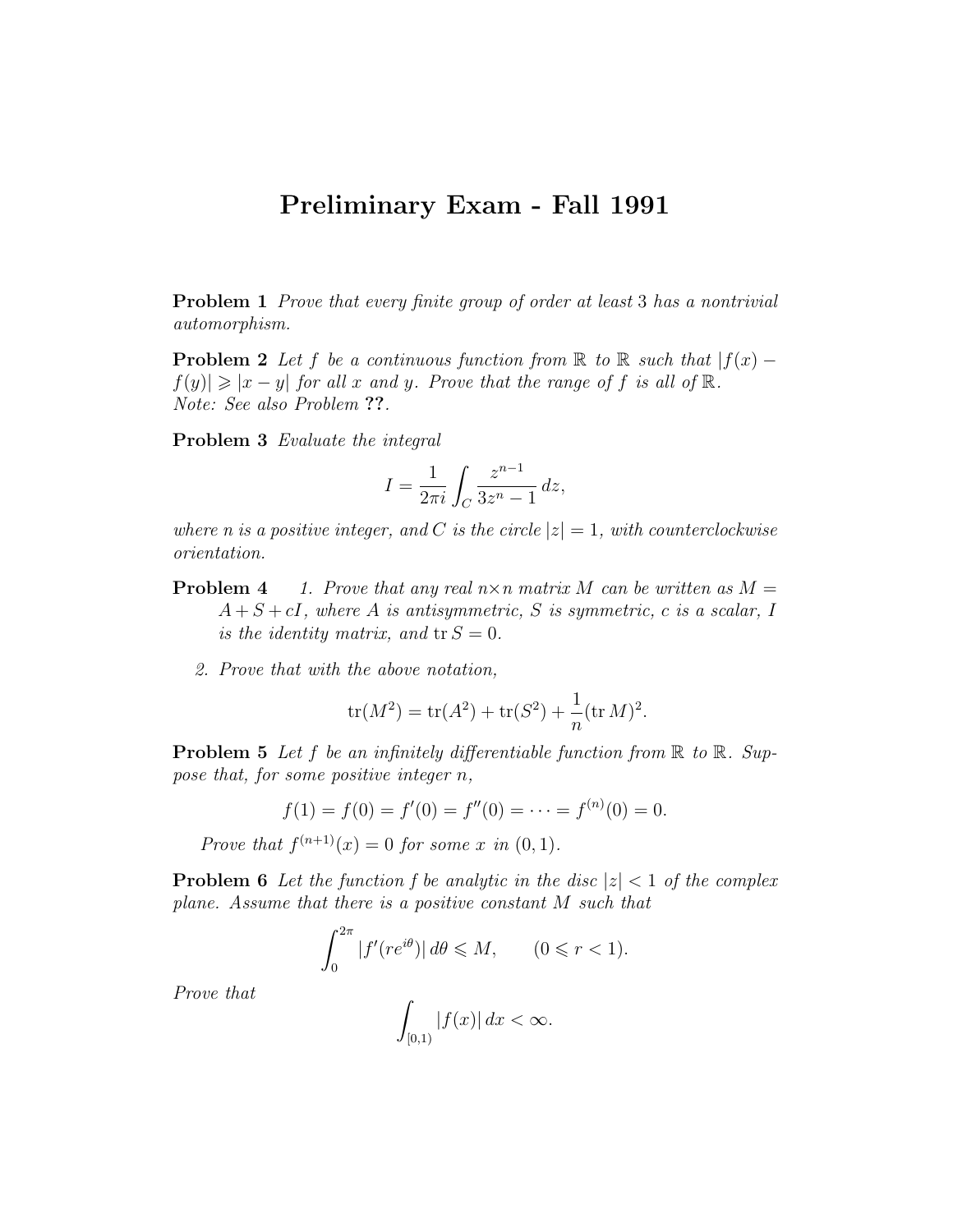**Problem 7** Consider the vector differential equation

$$
\frac{dx(t)}{dt} = A(t)x(t)
$$

where A is a smooth  $n \times n$  function on R. Assume A has the property that  $\langle A(t)y, y \rangle \leq c \|y\|^2$  for all y in  $\mathbb{R}^n$  and all t, where c is a fixed real number. Prove that any solution  $x(t)$  of the equation satisfies  $||x(t)|| \leq e^{ct} ||x(0)||$  for all  $t > 0$ .

**Problem 8** Let  $a_1, a_2, a_3, \ldots$  be positive numbers.

- 1. Prove that  $\sum a_n < \infty$  implies  $\sum \sqrt{a_n a_{n+1}} < \infty$ .
- 2. Prove that the converse of the above statement is false.

Problem 9 Let G be a group of order 2p, where p is an odd prime. Assume that G has a normal subgroup of order 2. Prove that G is cyclic.

**Problem 10** Let **F** be a finite field of order p. Compute the order of  $SL_3(\mathbf{F})$ , the group of  $3\times3$  matrices over **F** of determinant 1.

**Problem 11** Let X and Y be metric spaces and f a continuous map of X into Y. Let  $K_1, K_2, \ldots$  be nonempty compact subsets of X such that  $K_{n+1} \subset$  $K_n$  for all n, and let  $K = \bigcap K_n$ . Prove that  $f(K) = \bigcap f(K_n)$ .

**Problem 12** Let p be a nonconstant complex polynomial whose zeros are all in the half-plane  $\Im z > 0$ .

- 1. Prove that  $\Im(p'/p) > 0$  on the real axis.
- 2. Find a relation between deg p and

$$
\int_{-\infty}^{\infty} \Im \frac{p'(x)}{p(x)} dx.
$$

**Problem 13** Let  $A = (a_{ij})_{i,j=1}^n$  be a real  $n \times n$  matrix with nonnegative entries such that

$$
\sum_{j=1}^{n} a_{ij} = 1 \qquad (1 \leq i \leq n).
$$

Prove that no eigenvalue of A has absolute value greater than 1.